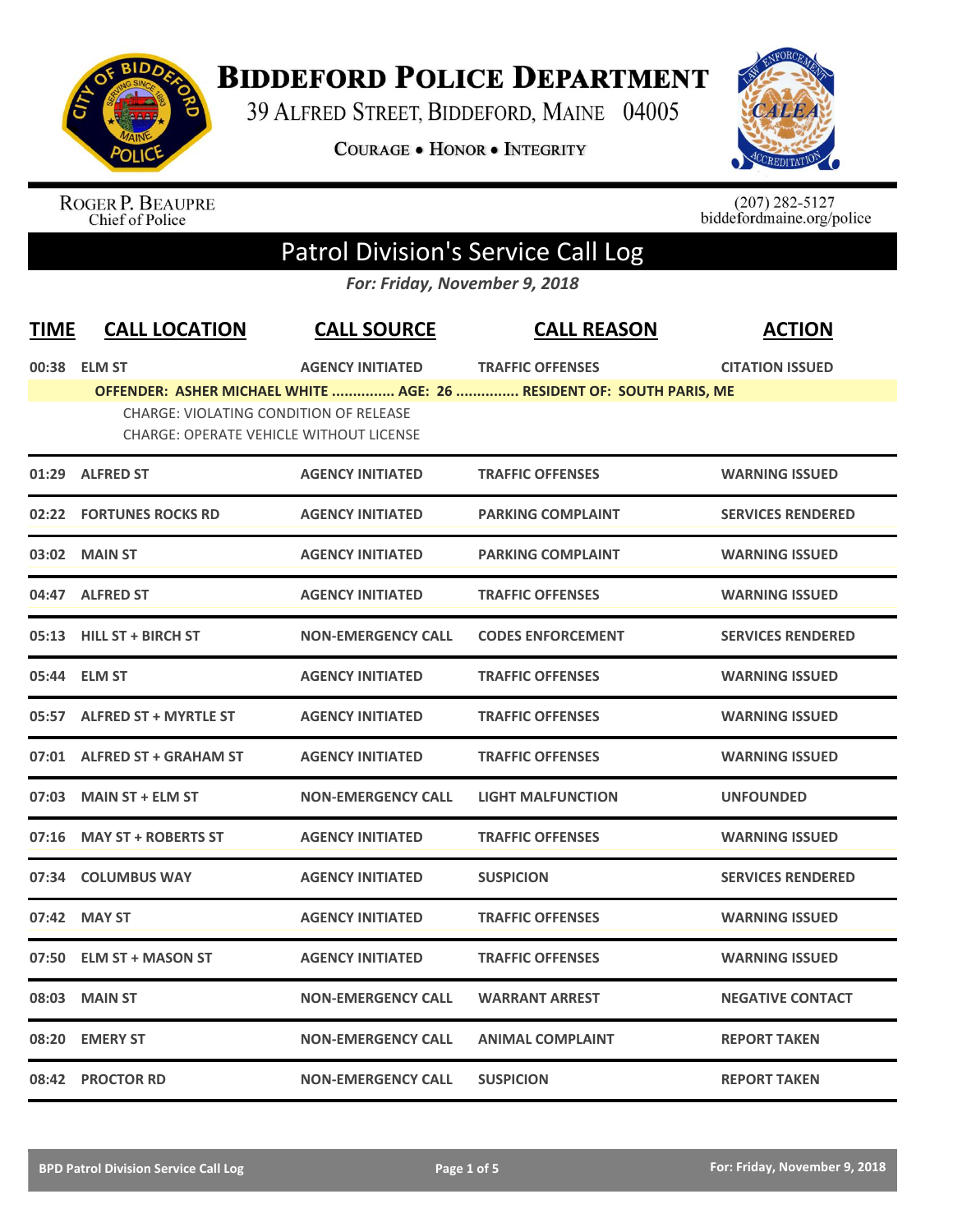## **TIME CALL LOCATION CALL SOURCE CALL REASON ACTION**

| 09:10<br><b>PIKE ST</b> |  |
|-------------------------|--|
|-------------------------|--|

**09:10 PIKE ST NON-EMERGENCY CALL ILLEGAL ATTACHMENT CITATION ISSUED**

**OFFENDER: LAURAJEAN JENKINS ............... AGE: 49 ............... RESIDENT OF: BIDDEFORD, ME** CHARGE: ATTACHING FALSE PLATES

|                                                      | 09:16 GRANITE POINT RD                                      | <b>NON-EMERGENCY CALL</b> | <b>CRIMINAL MISCHIEF</b>                           | <b>REPORT TAKEN</b>          |  |
|------------------------------------------------------|-------------------------------------------------------------|---------------------------|----------------------------------------------------|------------------------------|--|
|                                                      | 09:25 SOUTH ST + GREEN ST                                   | <b>AGENCY INITIATED</b>   | <b>TRAFFIC OFFENSES</b>                            | <b>WARNING ISSUED</b>        |  |
|                                                      | 09:40 BACON ST                                              | <b>NON-EMERGENCY CALL</b> | <b>SUSPICION</b>                                   | <b>NO VIOLATION</b>          |  |
|                                                      | 09:46 LAMOTHE AVE                                           | <b>AGENCY INITIATED</b>   | <b>48 HOUR RULE</b>                                | <b>SERVICES RENDERED</b>     |  |
|                                                      | 09:50 LESSARD AVE                                           | <b>AGENCY INITIATED</b>   | <b>48 HOUR RULE</b>                                | <b>PARKING TICKET ISSUED</b> |  |
|                                                      | 10:07 ALFRED ST                                             | <b>AGENCY INITIATED</b>   | <b>TRAFFIC OFFENSES</b>                            | <b>WARNING ISSUED</b>        |  |
|                                                      | 10:11 VINCENT AVE                                           | <b>E-911 CALL</b>         | <b>MISSING PERSON</b>                              | <b>NO ACTION REQUIRED</b>    |  |
|                                                      | 10:15 ALFRED ST                                             | <b>NON-EMERGENCY CALL</b> | <b>COURT ORDERED CHECK IN</b>                      | <b>SERVICES RENDERED</b>     |  |
|                                                      | <b>10:16 MAIN ST</b>                                        | <b>E-911 CALL</b>         | 911 MISUSE                                         | <b>WARNING ISSUED</b>        |  |
|                                                      | 10:19 WEST ST                                               | <b>AGENCY INITIATED</b>   | <b>CAR SEAT DETAIL</b>                             | <b>SERVICES RENDERED</b>     |  |
|                                                      | 10:22 ALFRED ST                                             | <b>NON-EMERGENCY CALL</b> | <b>CHECK WELFARE</b>                               | <b>SERVICES RENDERED</b>     |  |
|                                                      | <b>10:24 MAIN ST</b>                                        | <b>AGENCY INITIATED</b>   | <b>SIGN REMOVED</b>                                | <b>SERVICES RENDERED</b>     |  |
|                                                      | 10:34 ALFRED ST                                             | <b>AGENCY INITIATED</b>   | <b>DRUG BOX</b>                                    | <b>SERVICES RENDERED</b>     |  |
|                                                      | 10:40 SOUTH ST                                              | <b>WALK-IN AT STATION</b> | <b>THEFT</b>                                       | <b>REPORT TAKEN</b>          |  |
|                                                      | 10:53 ELM ST                                                | <b>AGENCY INITIATED</b>   | <b>OPER AFTER SUSPENSION</b>                       | <b>CITATION ISSUED</b>       |  |
|                                                      | OFFENDER: CYNTHIA A FORTIER  AGE: 56  RESIDENT OF: SACO, ME |                           |                                                    |                              |  |
| CHARGE: OPERATING WHILE LICENSE SUSPENDED OR REVOKED |                                                             |                           |                                                    |                              |  |
|                                                      | 11:03 CRESCENT ST                                           | <b>E-911 CALL</b>         | 911 MISUSE                                         | <b>NO ACTION REQUIRED</b>    |  |
|                                                      | 11:11 ELM ST                                                | <b>AGENCY INITIATED</b>   | <b>TRAFFIC OFFENSES</b>                            | <b>VSAC ISSUED</b>           |  |
|                                                      | 11:23 WEST CUTTS ST                                         | <b>WALK-IN AT STATION</b> | <b>THEFT</b>                                       | <b>UNFOUNDED</b>             |  |
|                                                      | 11:25 ALFRED ST                                             | <b>WALK-IN AT STATION</b> | <b>COURT ORDERED CHECK IN</b>                      | <b>SERVICES RENDERED</b>     |  |
|                                                      | <b>11:32 MAIN ST</b>                                        | <b>NON-EMERGENCY CALL</b> | ATTEMPTED/THREATENED SUICIDE TRANSPORT TO HOSPITAL |                              |  |
|                                                      | 11:33 SOUTH ST                                              | <b>NON-EMERGENCY CALL</b> | <b>DRUG</b>                                        | <b>SERVICES RENDERED</b>     |  |
|                                                      | 11:35 BENSON RD                                             | <b>AGENCY INITIATED</b>   | <b>ANIMAL COMPLAINT</b>                            | <b>SERVICES RENDERED</b>     |  |
|                                                      | 11:47 ALFRED ST                                             | <b>NON-EMERGENCY CALL</b> | <b>SCAM</b>                                        | <b>SERVICES RENDERED</b>     |  |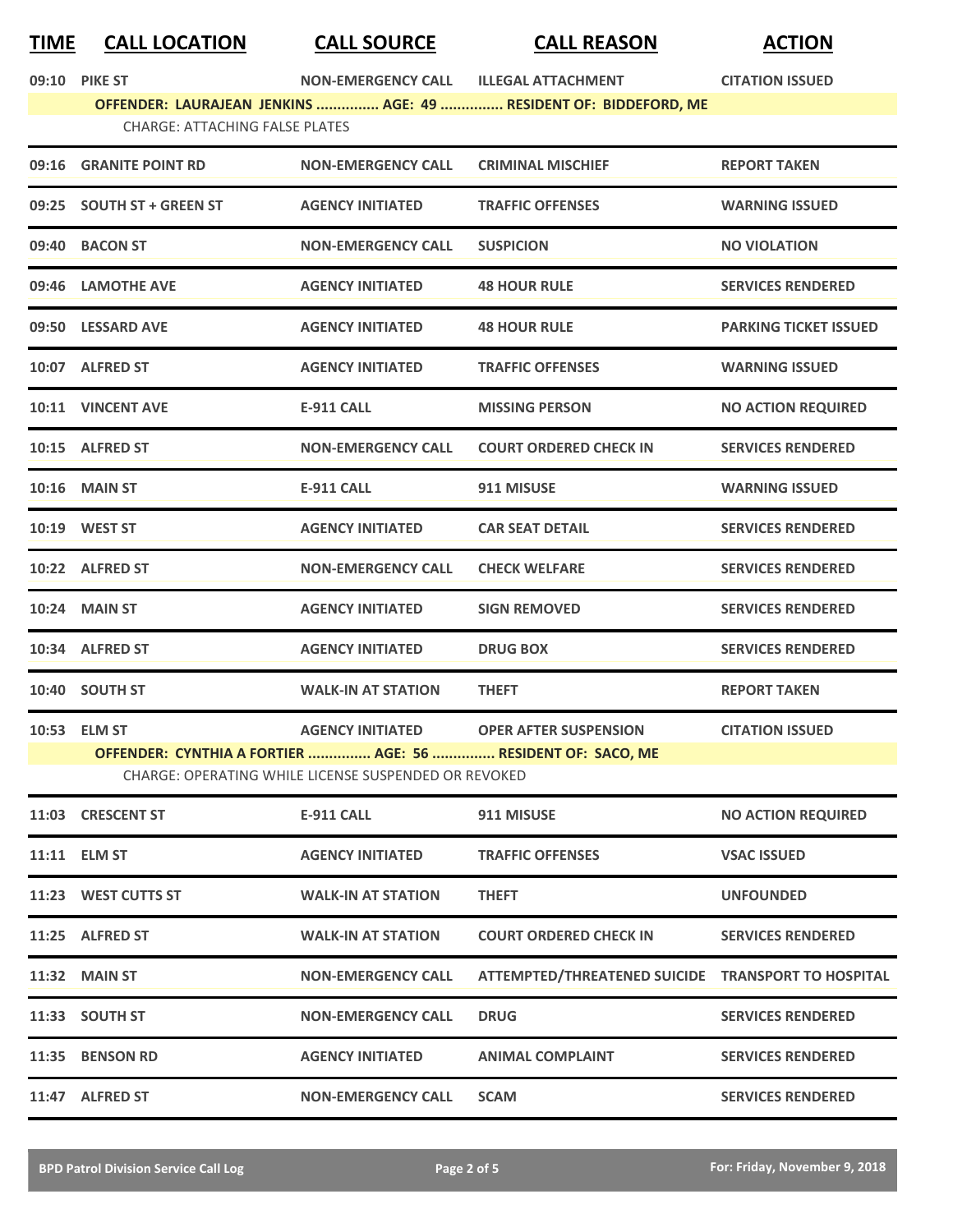## **TIME CALL LOCATION CALL SOURCE CALL REASON ACTION**

**11:49 FRANK-IN AT STATION CODES ENFORCEMENT CITATION** ISSUED

| 11:49 | <b>FRANKLIN ST</b>        |  |
|-------|---------------------------|--|
|       | <b>OFFENDER: CHRISTOI</b> |  |

PHER R AYOTTE ............... AGE: 48 ............... RESIDENT OF: BIDDEFORD, ME CHARGE: NON INTEFERENCE (SMOKE DETECTORS)

| 12:47 | <b>ADAMS ST + JEFFERSON ST</b>  | <b>AGENCY INITIATED</b>   | <b>TRAFFIC OFFENSES</b>            | <b>WARNING ISSUED</b>     |
|-------|---------------------------------|---------------------------|------------------------------------|---------------------------|
|       | 13:10 SOUTH ST                  | <b>AGENCY INITIATED</b>   | <b>CODES ENFORCEMENT</b>           | <b>SERVICES RENDERED</b>  |
|       | <b>13:12 MAIN ST</b>            | <b>NON-EMERGENCY CALL</b> | <b>CHECK WELFARE</b>               | <b>SERVICES RENDERED</b>  |
|       | 13:12 OCEAN AVE                 | <b>NON-EMERGENCY CALL</b> | <b>CRIMINAL MISCHIEF</b>           | <b>SERVICES RENDERED</b>  |
| 13:19 | <b>ELM ST</b>                   | <b>AGENCY INITIATED</b>   | <b>ANIMAL COMPLAINT</b>            | <b>SERVICES RENDERED</b>  |
|       | 14:32 GRAHAM ST                 | <b>AGENCY INITIATED</b>   | <b>PAPERWORK</b>                   | <b>PAPERWORK SERVED</b>   |
| 14:33 | <b>MAIN ST</b>                  | <b>AGENCY INITIATED</b>   | <b>TRAFFIC OFFENSES</b>            | <b>WARNING ISSUED</b>     |
| 14:34 | <b>PIERSONS LN</b>              | <b>E-911 CALL</b>         | 911 MISUSE                         | <b>NO ACTION REQUIRED</b> |
|       | 14:35 PARKSIDE DR               | <b>E-911 CALL</b>         | <b>SUSPICION</b>                   | <b>SERVICES RENDERED</b>  |
|       | 14:42 FOSS ST                   | <b>AGENCY INITIATED</b>   | <b>PRO-ACTIVE DV RESPONSE TEAM</b> | <b>NEGATIVE CONTACT</b>   |
|       | 14:47 SOUTH ST                  | <b>NON-EMERGENCY CALL</b> | <b>SUSPICION</b>                   | <b>NEGATIVE CONTACT</b>   |
|       | 15:00 SOUTH ST + ADAMS ST       | <b>AGENCY INITIATED</b>   | <b>PARKING COMPLAINT</b>           | <b>WARNING ISSUED</b>     |
| 15:03 | <b>ALFRED ST</b>                | <b>E-911 CALL</b>         | 911 MISUSE                         | <b>WARNING ISSUED</b>     |
|       | 15:10 ADAMS ST                  | <b>OTHER</b>              | <b>ARTICLES LOST/FOUND</b>         | <b>SERVICES RENDERED</b>  |
|       | 15:10 POOL ST                   | <b>E-911 CALL</b>         | <b>ANIMAL COMPLAINT</b>            | <b>SERVICES RENDERED</b>  |
| 15:13 | <b>MAIN ST + ELM ST</b>         | <b>AGENCY INITIATED</b>   | <b>TRAFFIC OFFENSES</b>            | <b>WARNING ISSUED</b>     |
| 15:32 | <b>PRECOURT ST + BAKERS WAY</b> | <b>AGENCY INITIATED</b>   | <b>TRAFFIC OFFENSES</b>            | <b>DEFECT CARD ISSUED</b> |
|       | 15:53 ALFRED ST                 | <b>AGENCY INITIATED</b>   | <b>TRAFFIC OFFENSES</b>            | <b>WARNING ISSUED</b>     |
|       | 15:58 MAIN ST + ELM ST          | <b>AGENCY INITIATED</b>   | <b>TRAFFIC OFFENSES</b>            | <b>WARNING ISSUED</b>     |
|       | 16:12 MAIN ST                   | <b>AGENCY INITIATED</b>   | <b>ASSIST PD AGENCY</b>            | <b>SERVICES RENDERED</b>  |
|       | 16:38 ELM ST + CHERRY LN        | <b>AGENCY INITIATED</b>   | <b>TRAFFIC OFFENSES</b>            | <b>WARNING ISSUED</b>     |
|       | 16:38 ALFRED ST                 | <b>WALK-IN AT STATION</b> | <b>COURT ORDERED CHECK IN</b>      | <b>SERVICES RENDERED</b>  |
|       | 17:13 SOUTH ST + VILLAGE LN     | <b>AGENCY INITIATED</b>   | <b>TRAFFIC OFFENSES</b>            | <b>WARNING ISSUED</b>     |
|       | 17:18 MAIN ST                   | <b>AGENCY INITIATED</b>   | <b>TRAFFIC OFFENSES</b>            | <b>WARNING ISSUED</b>     |
|       |                                 |                           |                                    |                           |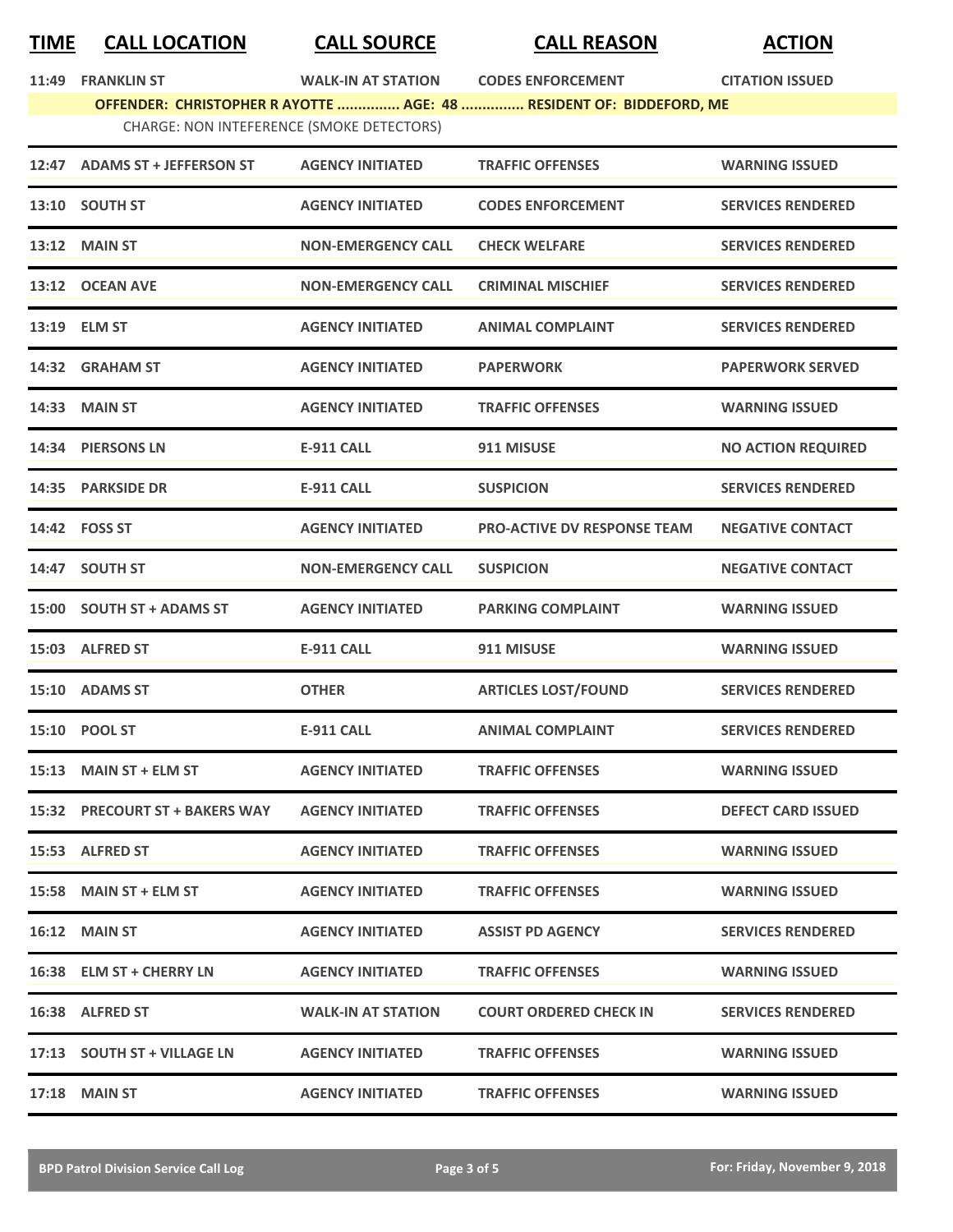| <b>TIME</b> | <b>CALL LOCATION</b>                                  | <b>CALL SOURCE</b>        | <b>CALL REASON</b>                                                                                        | <b>ACTION</b>             |
|-------------|-------------------------------------------------------|---------------------------|-----------------------------------------------------------------------------------------------------------|---------------------------|
|             | <b>17:25 MAIN ST</b>                                  | <b>AGENCY INITIATED</b>   | <b>TRAFFIC OFFENSES</b>                                                                                   | <b>WARNING ISSUED</b>     |
|             | 17:29 ELM ST                                          | <b>NON-EMERGENCY CALL</b> | <b>PARKING COMPLAINT</b>                                                                                  | <b>SERVICES RENDERED</b>  |
| 17:30       | <b>HILL ST + RAYMOND ST</b>                           | <b>AGENCY INITIATED</b>   | <b>TRAFFIC OFFENSES</b>                                                                                   | <b>WARNING ISSUED</b>     |
|             | 17:32 POOL ST + KEELY WAY                             | <b>AGENCY INITIATED</b>   | <b>TRAFFIC OFFENSES</b>                                                                                   | <b>WARNING ISSUED</b>     |
|             | 17:40 ALFRED ST                                       | <b>E-911 CALL</b>         | <b>TEST</b>                                                                                               | <b>NO ACTION REQUIRED</b> |
|             | 17:49 ALFRED ST<br><b>CHARGE: WARRANT ARREST</b>      | <b>WALK-IN AT STATION</b> | <b>WARRANT ARREST/PA SERVICE</b><br>OFFENDER: GORDON LEONARD STEVENS  AGE: 37  RESIDENT OF: BIDDEFORD, ME | <b>NO VIOLATION</b>       |
|             | 17:51 ALFRED ST + DENTAL AVE                          | <b>AGENCY INITIATED</b>   | <b>TRAFFIC OFFENSES</b>                                                                                   | <b>VSAC ISSUED</b>        |
|             | 18:15 ALFRED ST                                       | <b>NON-EMERGENCY CALL</b> | <b>ALL OTHER</b>                                                                                          | <b>NO ACTION REQUIRED</b> |
|             | <b>19:01 MAIN ST</b>                                  | <b>E-911 CALL</b>         | 911 MISUSE                                                                                                | <b>NEGATIVE CONTACT</b>   |
|             | 19:49 PIKE ST                                         | <b>WALK-IN AT STATION</b> | <b>CRIM THREAT / TERRORIZING</b>                                                                          | <b>UNFOUNDED</b>          |
|             | 20:03 POOL ST + SOKOKIS RD                            | <b>AGENCY INITIATED</b>   | <b>TRAFFIC OFFENSES</b>                                                                                   | <b>WARNING ISSUED</b>     |
|             | 20:03 ALFRED ST + MARINER WAY                         | <b>AGENCY INITIATED</b>   | <b>TRAFFIC OFFENSES</b>                                                                                   | <b>WARNING ISSUED</b>     |
|             | 20:19 ALFRED ST                                       | <b>AGENCY INITIATED</b>   | <b>TRAFFIC OFFENSES</b>                                                                                   | <b>WARNING ISSUED</b>     |
|             | 20:19 ALFRED ST                                       | <b>AGENCY INITIATED</b>   | <b>TRAFFIC OFFENSES</b>                                                                                   | <b>WARNING ISSUED</b>     |
|             | 20:33 ALFRED ST + DENTAL AVE                          | <b>AGENCY INITIATED</b>   | <b>TRAFFIC OFFENSES</b>                                                                                   | <b>WARNING ISSUED</b>     |
|             | 20:40 MT VERNON ST                                    | <b>E-911 CALL</b>         | <b>CRIMINAL MISCHIEF</b>                                                                                  | <b>REPORT TAKEN</b>       |
|             | 20:47 ORCHARD ST                                      | <b>E-911 CALL</b>         | <b>TRESPASSING</b>                                                                                        | <b>UNFOUNDED</b>          |
| 20:49       | <b>MARIAL AVE</b>                                     | <b>AGENCY INITIATED</b>   | <b>TRAFFIC OFFENSES</b>                                                                                   | <b>WARNING ISSUED</b>     |
|             | 20:50 ALFRED ST + BACON ST                            | <b>AGENCY INITIATED</b>   | <b>TRAFFIC OFFENSES</b>                                                                                   | <b>WARNING ISSUED</b>     |
|             | 21:07 ELM ST                                          | <b>AGENCY INITIATED</b>   | <b>TRAFFIC OFFENSES</b>                                                                                   | <b>VSAC ISSUED</b>        |
|             | 21:11 POOL ST + ANGEL LN                              | <b>AGENCY INITIATED</b>   | <b>TRAFFIC OFFENSES</b>                                                                                   | <b>WARNING ISSUED</b>     |
|             | <b>21:11 MAIN ST</b><br><b>CHARGE: WARRANT ARREST</b> | <b>NON-EMERGENCY CALL</b> | <b>WARRANT ARREST</b><br>OFFENDER: ERICK AARON ROBINSON  AGE: 34  RESIDENT OF: BIDDEFORD, ME              | <b>ARREST(S) MADE</b>     |
|             | 21:35 POOL ST + COLUMBUS WAY                          | <b>NON-EMERGENCY CALL</b> | <b>CHECK WELFARE</b>                                                                                      | <b>SERVICES RENDERED</b>  |
|             | 21:51 BRADBURY ST                                     | <b>NON-EMERGENCY CALL</b> | <b>PARKING COMPLAINT</b>                                                                                  | <b>GONE ON ARRIVAL</b>    |